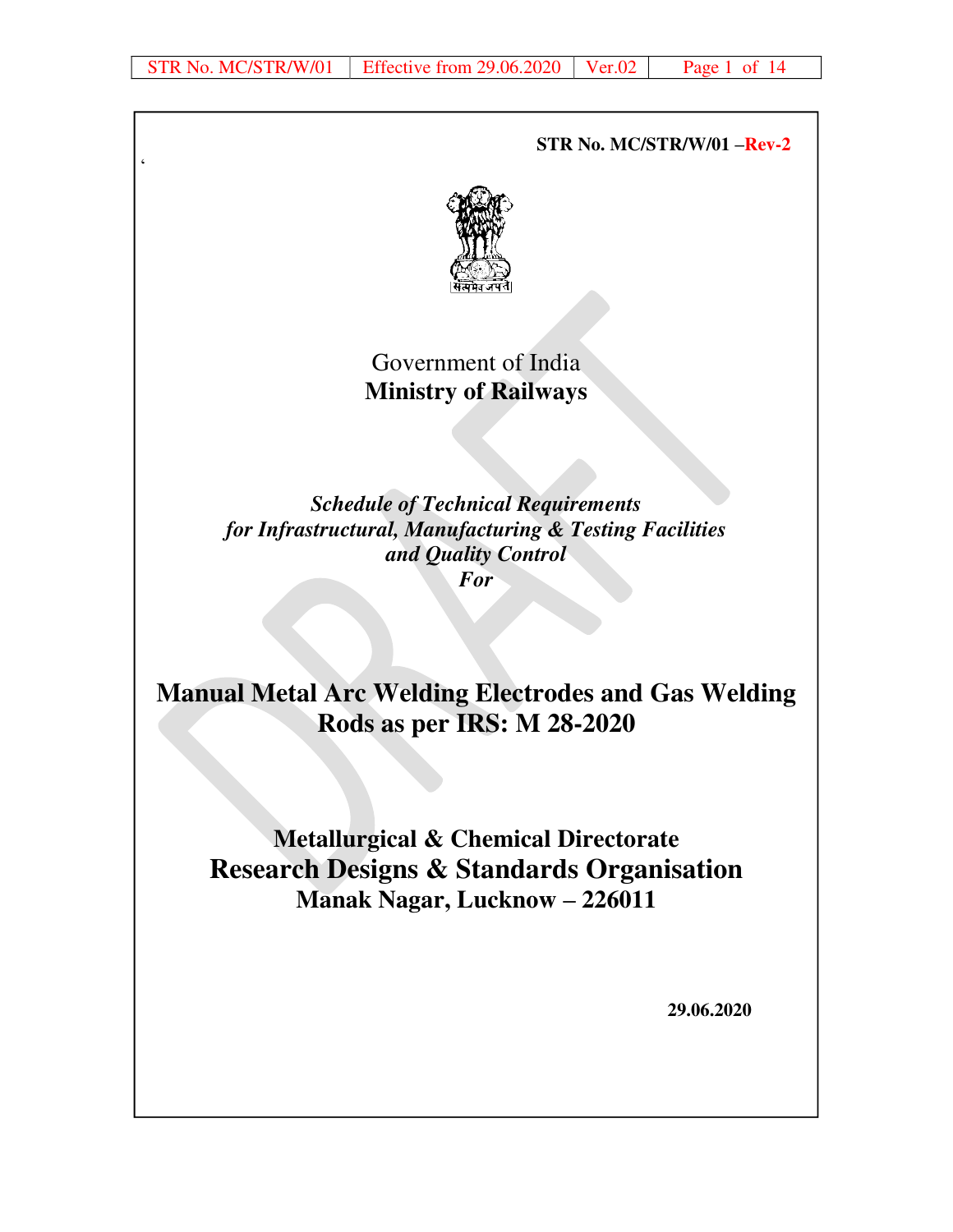## **1.0 SCOPE**

This schedule covers the technical requirements for manufacture of manual Metal Arc Welding Electrodes (MMAW) and Gas Welding Rods as per IRS-M-28-20. (Except classes H3, H3A, H3B and H3C which are under developmental stage).

1.1 Welding consumables under different classes have been grouped on the basis of infra-structural facilities, manufacturing process, quality control equipment and application at user end as given below:

| <b>Group I</b>                                                                            | Class A1, A2, A3, A4, A5, B1, B2 and E1                                             |  |  |  |  |  |  |  |  |
|-------------------------------------------------------------------------------------------|-------------------------------------------------------------------------------------|--|--|--|--|--|--|--|--|
|                                                                                           | (MS Electrode where weld metal chemistry is not specified)                          |  |  |  |  |  |  |  |  |
|                                                                                           |                                                                                     |  |  |  |  |  |  |  |  |
| <b>Group II</b>                                                                           | Class B3, B4, C1, C2, D, E2, F, G, H4A and H4B                                      |  |  |  |  |  |  |  |  |
|                                                                                           | (Low and medium alloy steel electrode, electrode for cast iron and                  |  |  |  |  |  |  |  |  |
|                                                                                           | hard facing electrode where weld metal chemistry is specified)                      |  |  |  |  |  |  |  |  |
|                                                                                           |                                                                                     |  |  |  |  |  |  |  |  |
| <b>Group III</b>                                                                          | Class M1, M2, M3, M4, M5 and M6                                                     |  |  |  |  |  |  |  |  |
|                                                                                           | (Stainless steel electrode)                                                         |  |  |  |  |  |  |  |  |
|                                                                                           |                                                                                     |  |  |  |  |  |  |  |  |
| <b>Group IV</b>                                                                           | Class K and L (Non ferrous electrode)                                               |  |  |  |  |  |  |  |  |
|                                                                                           |                                                                                     |  |  |  |  |  |  |  |  |
| <b>Group V</b>                                                                            | Class N1, N2 and N3 (Cutting and gouging electrode)                                 |  |  |  |  |  |  |  |  |
|                                                                                           |                                                                                     |  |  |  |  |  |  |  |  |
| <b>Group VI</b>                                                                           | Class I, II, III and IV (Gas Welding rods)                                          |  |  |  |  |  |  |  |  |
|                                                                                           |                                                                                     |  |  |  |  |  |  |  |  |
|                                                                                           | 1.2Fresh Approval : The firms seeking for approval at RDSO shall apply a minimum of |  |  |  |  |  |  |  |  |
| following classes in each groups and will have to qualify all the items of applied group: |                                                                                     |  |  |  |  |  |  |  |  |

| Group No.    | <b>Minimum Class applied</b>                                      |
|--------------|-------------------------------------------------------------------|
| $Group-I$    | $(A1 \text{ or } A2) + (A3 \text{ or } B1) + (A4 \text{ or } B2)$ |
| $Group-II$   | $(C1 or C2) +D+ (E2 or H4A or H4B)$                               |
| $Group-III$  | $(M1 \text{ or } M2) + (M4 \text{ or } M5)$                       |
| $Group - IV$ | $(K \text{ or } L)$                                               |
| $Group-V$    | (N1 or N2 or N3)                                                  |
| $Group - VI$ | $($ I or IV $)$                                                   |

- 1.3 The firm should have the experience of at least three (3) years of manufacturing and supplying/ exporting the applied welding consumables to the industries manufacturing earth moving equipments, marine industries and thermal power plants ( Enclose documentary evidences)
- 1.4 The firm should have annual turnover of minimum one (1) crore.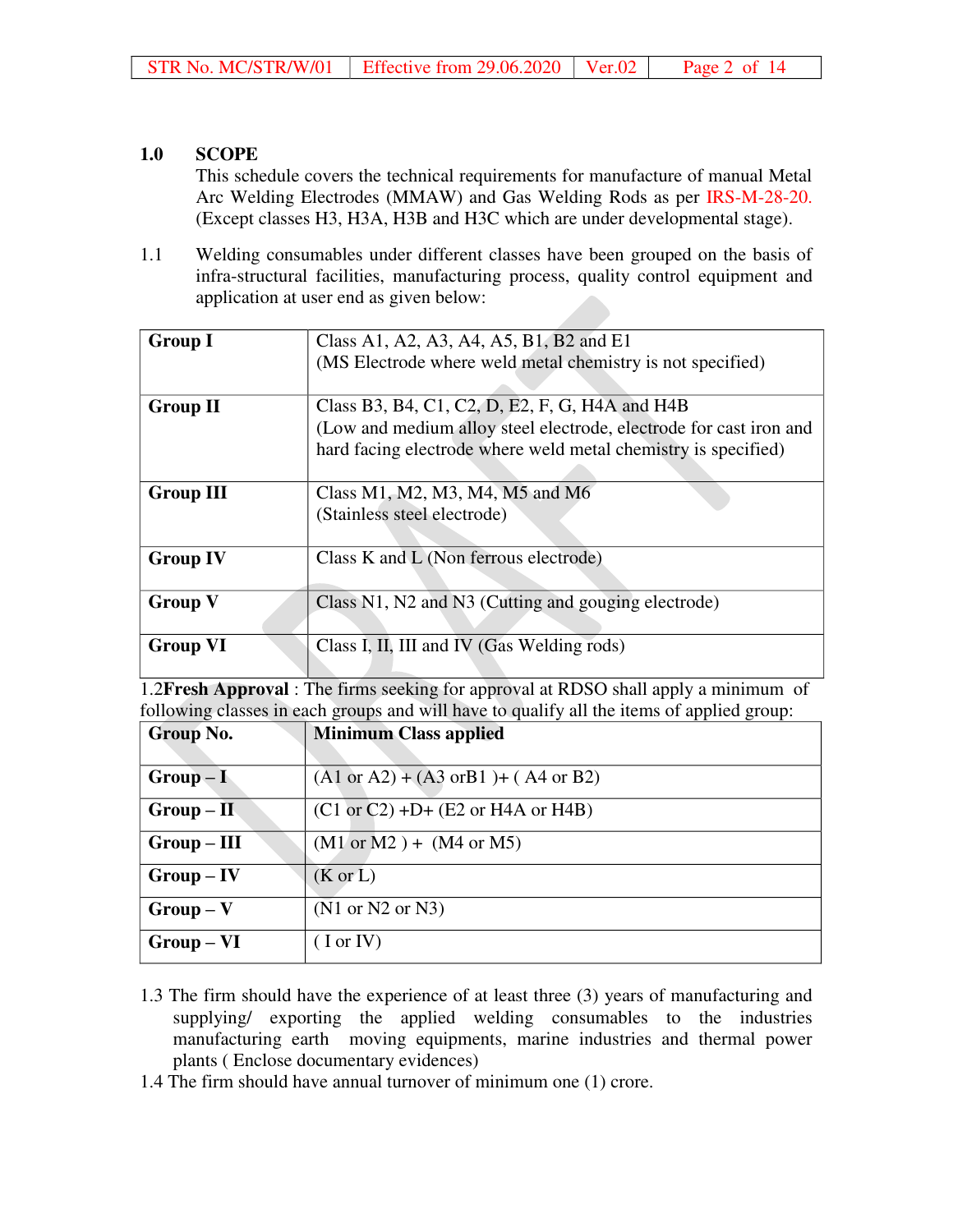#### **2.0 REQUIREMENTS FOR MMAW ELECTRODES**

 Vendors seeking approval for MMAW electrodes shall comply with all the requirements mentioned below:

#### 2.1 **GENERAL**

- 2.1.1 The firm should have well illuminated and ventilated covered shed with sufficient height and space for various manufacturing activities such as wire drawing, dry mixing of flux, wet mixing and briquetting of flux, extrusion, air drying, drying in electric oven, baking and packing.
- 2.1.2 The firm should have separate identified area for storage of different raw materials (Wire, flux, binder etc.) finished products and scrap.
- 2.1.3 The firm should have separate quality control lab for welding, chemical testing and mechanical testing.
- 2.1.4 The firm should have sufficient material handling facilities like fork lifter, wooden / metallic trays, trolleys etc.
- 2.1.5 The firm should have separate machining facility for preparation of test pieces for mechanical testing at the same location.
- 2.1.6 The details of Manufacturing & testing facilities shall be submitted in format of Annexure to STR as per Annex-I
- 2.1.7 The details about applied items and its test results as per Annex-III & IV
- 2.2 **MANUFACTURING FACILITIES (for Group I to V)** The firm should have following machines / equipments:
- 2.2.1 Minimum one set of wire drawing machine consisting of at least two drums (for group III and IV this is not mandatory).
- 2.2.2 Minimum one number wire straightening and cutting machine with sufficient capacity and speed matching with production capacity.
- 2.2.3 Sieve with mesh size 10 (or equivalent) or finer for sieving flux ingredients.
- 2.2.4 Minimum one number dry mixer of capacity 50 kg. Min. for mixing different ingredient of flux.
- 2.2.5 Minimum one number of wet mixer of sufficient capacity proportionate with production capacity.
- 2.2.6 At least one number briquetting press for making briquettes out of wet mixed flux.
- 2.2.7 At least one number extrusion press of capacity at par with briquette size.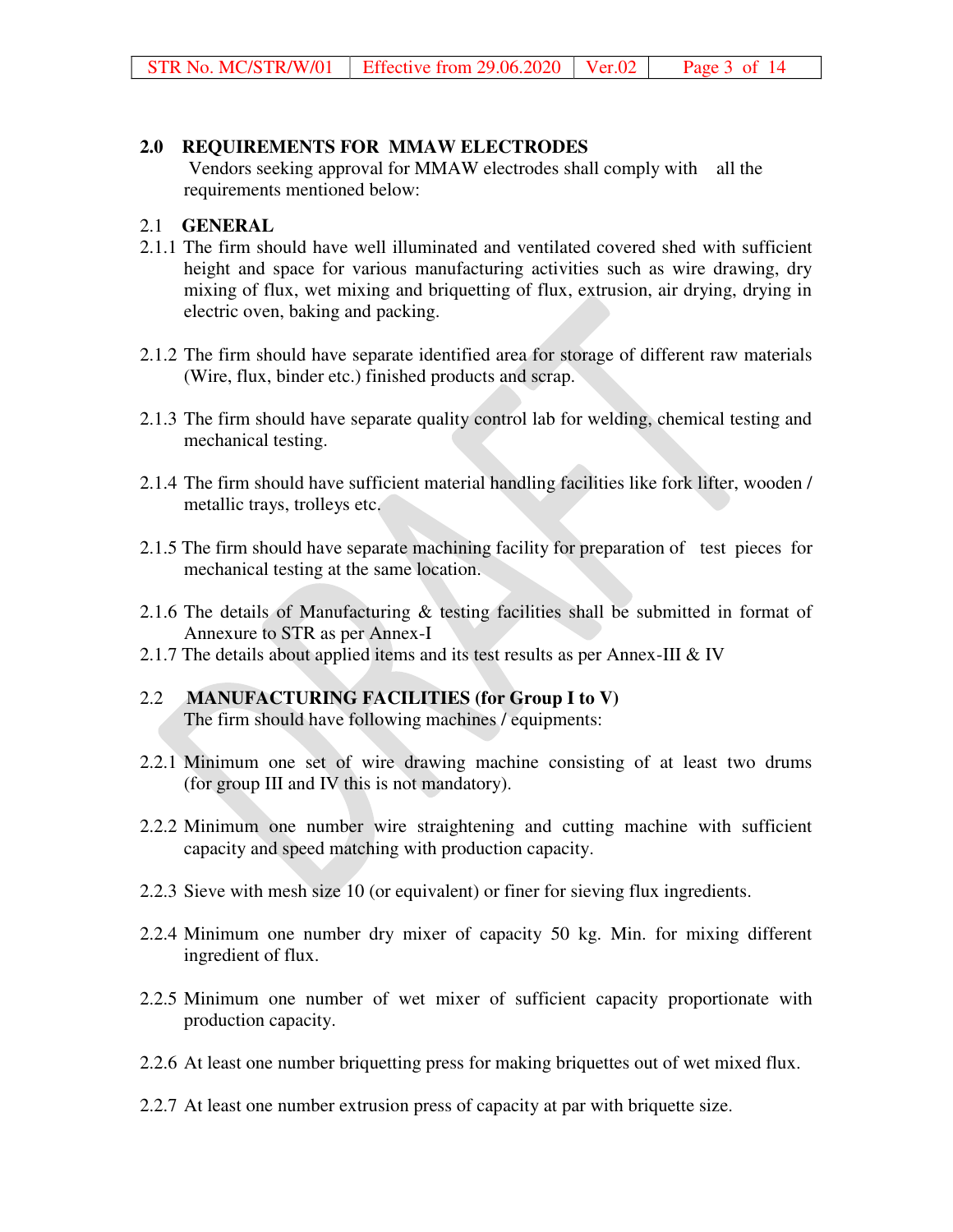- 2.2.8 Conveyer belt system with on line end brushing and chamfering arrangement.
- 2.2.9 Air drying arrangement for initial drying of electrodes before oven drying/baking.
- 2.2.10 At least one drying oven of sufficient capacity with thermostat control and temperature range upto  $200^{\circ}$ C.
- 2.2.11 Minimum one number high temperature  $(500^{\circ}C)$  electric baking oven of sufficient capacity with thermostat control.
- 2.2.12 Weighing arrangement of sufficient capacity for weighing flux ingredients and finished products accurately.
- 2.2.13 Shrink packing arrangement for packing of electrode as per clause 5.1 of IRS-M-28-02.

#### **2.3 TESTING FACILITIES**

#### **2.3.1 GENERAL AND CHEMICAL TESTING**

- 2.3.1.1 Firm should have duly calibrated straight edge metallic scale (with least count 1 mm). Vernier calipers/Screw Gauge (least count 0.01 mm) and Eccentricity Tester.
- 2.3.1.2 The firm should have Welding machine (Transformer/Rectifier type) with capacity 300 Amps min. for carrying out performance test of the electrodes and making test weld assembly. Firm should have duly calibrated Tong Tester for measuring welding current and OCV.
- 2.3.1.3 The firm should have Hydrogen Determination Apparatus for measuring diffusible hydrogen in weld metal. This is mandatory for firms manufacturing low hydrogen type of electrodes.
- 2.3.1.4 The firm should have chemical testing laboratory for chemical analysis of raw materials (wire, flux, binder etc.) and weld metal.
- 2.3.1.5 The chemical laboratory should consist of carbon-Sulphur determination apparatus, chemical balance, hot plate, muffle furnace  $(800^{\circ}C)$ , electric oven, barometer, hygrometer, platinum crucible, glass wares and chemicals.
- 2.3.1.6 Humidity Chamber for Storage Stability & corrosion test.
- 2.3.1.7 Radiographic (X –Rays or Gama Rays) test facility (Applicable for firms applying for Radiographic Quality welding consumables)
- 2.3.1.8 Metallurgical Microscope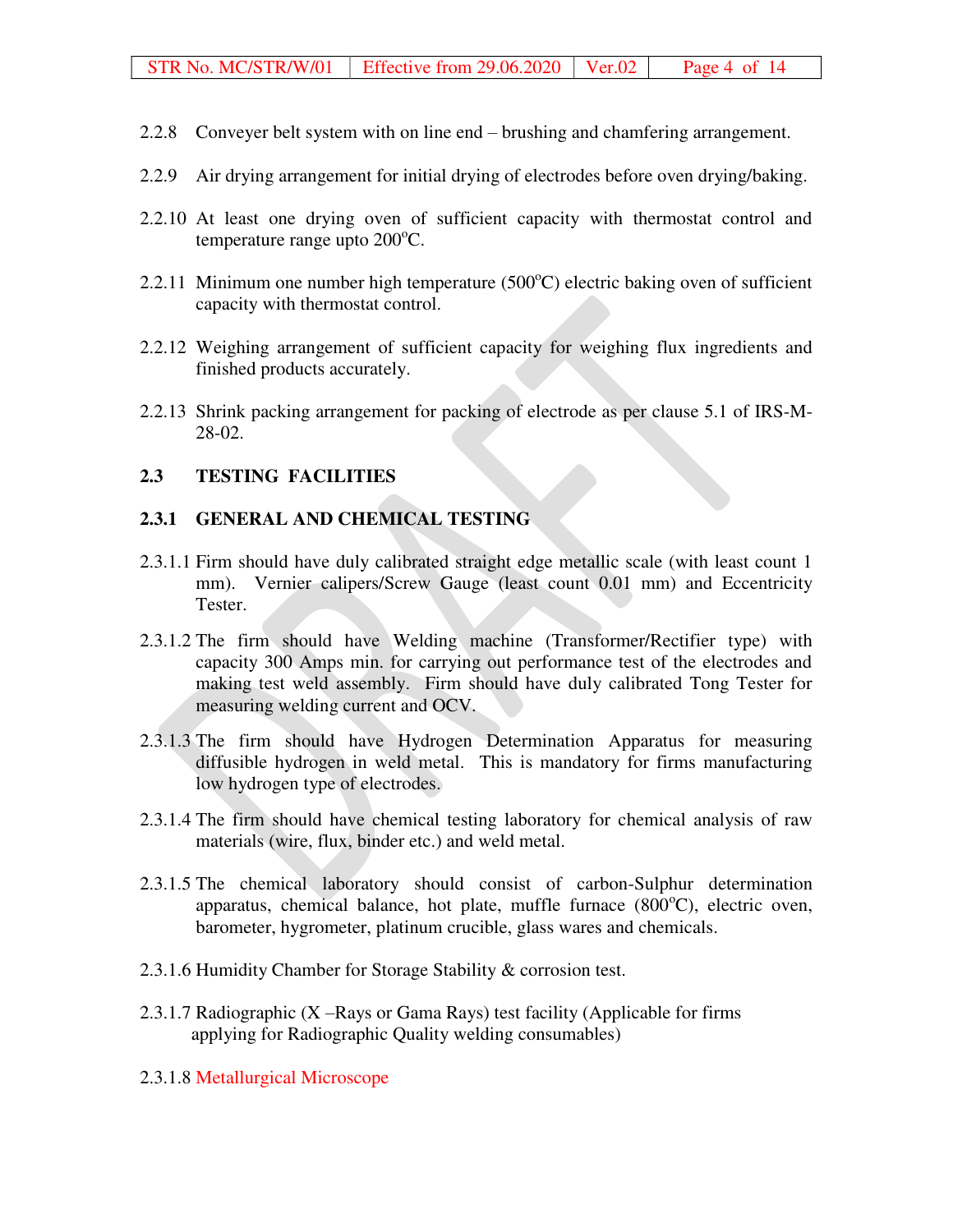#### **GROUP SPECIFIC ADDITIONAL TESTING FACILITIES**

(In addition to testing facilities at 2.3.1)

## **2.3.2 MECHANICAL TESTING (for Group I and II)**

- 2.3.2.1 The firm should have Universal Testing Machine of capacity 20 MT min. with necessary attachment for measuring Yield Load & Breaking Load and carrying out Bend Test. The machine should be calibrated by a recognized agency.
- 2.3.2.2 The firm should have duly calibrated Impact Testing Machine capacity 30 kgfm (Charpy 'V' notch type test piece) with testing facilities at room temperature, 0ºC -20ºC and -46ºC depending on the requirement of the product offered.
- 2.3.2.3 The firm should have duly calibrated Hardness Testing Machine, Brinell/Vickers/Rockwell type for measuring weld metal hardness. This is mandatory for the firms seeking approval for class G, H4A and H4B under group II and optional for other classes.

## **2.3.3 PHYSICAL TESTING REQUIREMENT (for group III only).**

2.3.3.1 The firm should have Ferrite Meter for direct measurement of ferrite content in weld metal.

## **2.3.4 MECHANICAL TESTING FACILITIES (for group IV only).**

2.3.4.1 The firm should have Universal Testing Machine, capacity 5 MT min. for measuring UTS and carrying out Bend Test.

## **2.3.2 MECHANICAL TESTING FACILITIES (for Group V only)**

2.3.5.1 Not required.

### **2.4 Machining facilities for preparation of test pieces from weld assembly.**

- 2.4.1 **For Group I & II** (except classes F, G,  $H_4A \& H_4B$ ).
	- i) Lathe Machine for preparation of All Weld tensile test pieces.
	- ii) Shaping Machine for shaping of test pieces, edge preparations on plates & back gouging of welds.
	- iii) V-notch cutter with gauge for cutting of V notch on impact test pieces.
	- iv) Hand Grinder/Surface Grinder for surface Grinding/General Grinding
	- v) Power Hacksaw

## 2.4.2 **Group III , IV & Class F, G, H4A & H4B**

- i) Shaping Machine
- ii) Power Hacksaw Machine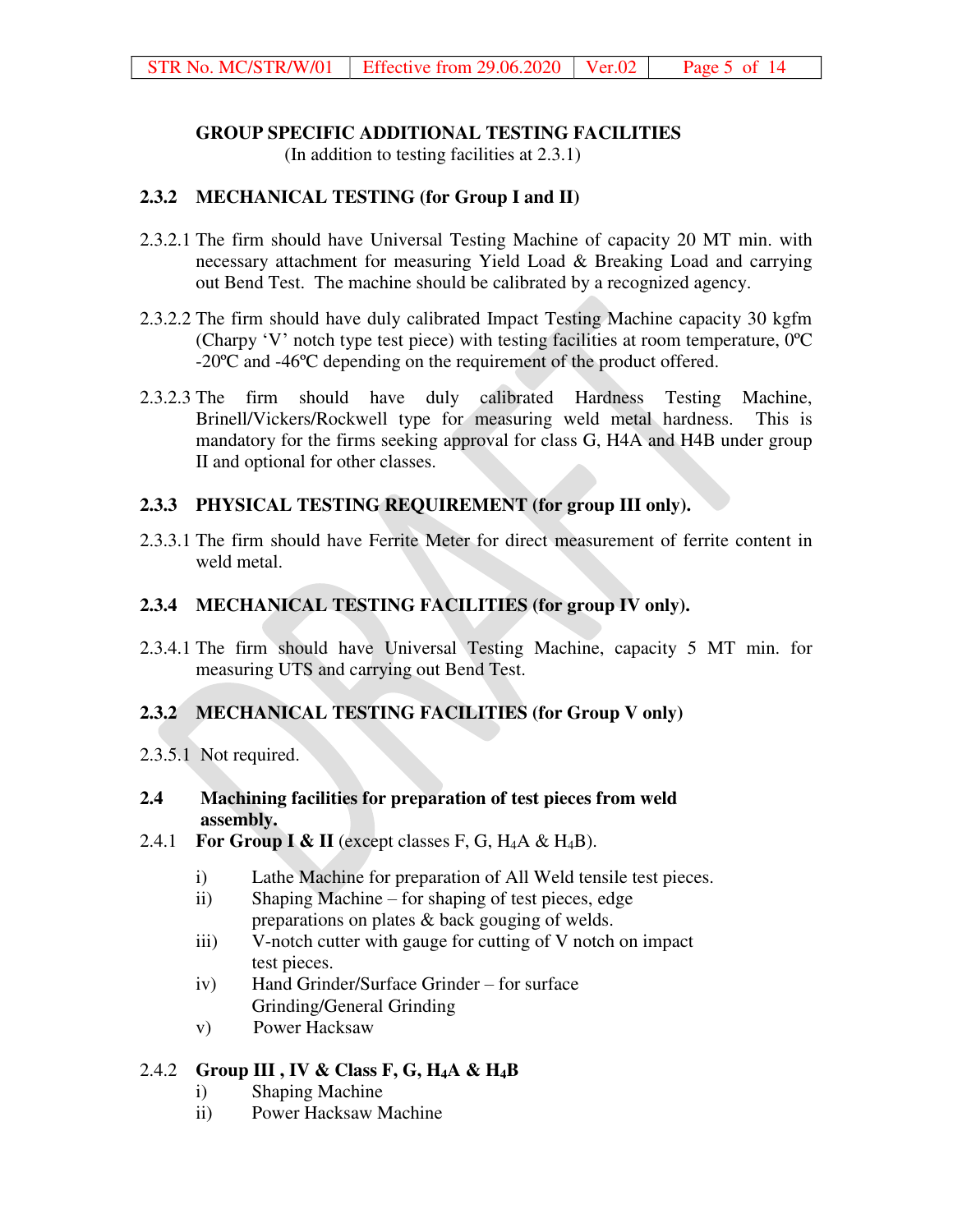### 2.4.3 **For Group V & VI** - Not Required

#### **3.0 REQUIREMENT FOR GAS WELDING RODS**

The firms seeking approval for gas welding rods shall comply with the requirements given below :

#### **3.1 GENERAL**

- 3.1.1 The firm should have well illuminated and ventilated covered shed with sufficient height and space for various manufacturing activities such as wire drawing, copper coating, melting, moulding, annealing, rolling, packing etc.
- 3.1.2 The firm should have separate identified area for storage of raw material, finished product and scrap.
- 3.1.3 The firm should have separate quality control lab for welding and chemical testing.
- 3.1.4 The firm should have sufficient material handling facilities. .

## **3.2 MINIMUM MANUFACTURING FACILITIES (for Class I, II, III)**

The firm should have following machines/equipments.

- 3.2.1 Minimum 1 set of wire drawing machine consisting of at least 2 drums.
- 3.2.2 Minimum 1 set of grinding/die polishing system.
- 3.2.3 Wire cutting and straightening machine.
- 3.2.4 Copper coating system consisting of pickling tanks washing tank and copper bath.
- 3.2.5 Packing system as per clause 5.3 of IRS M-28-2020.

## **3.3 MINIMUM MANUFACTURING FACILITIES (for Class IV)**

- 3.4 The firm should have following equipment / machines
- 3.3.1. Oil fired / Gas fired / Electrically operated melting furnace  $(800^{\circ}C)$
- 3.3.2 Moulds in required quantity.
- 3.3.3 Annealing furnace with automatic temperature controller.
- 3.3.4 Rolling and Pointing machine of sufficient capacity.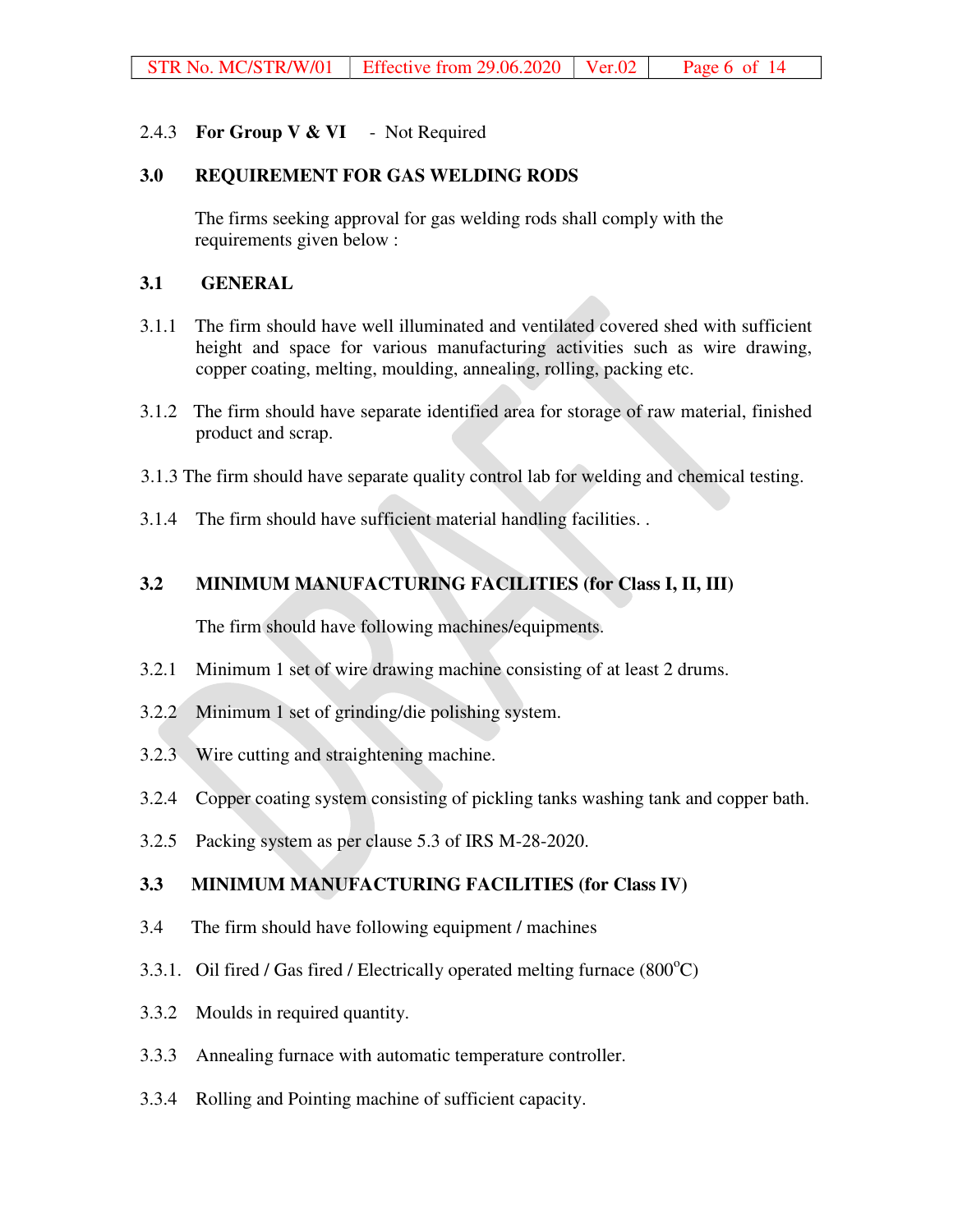- 3.3.5 Wire drawing machine with minimum 2 die set of reduction in diameter.
- 3.3.6 Wire straightening and cutting arrangement of sufficient speed and capacity.
- 3.3.7 Packing system as per clause 5.3 of IRS M-28-2020

## **3.4 TESTING FACILITIES**

- 3.4.1.1 Firm should have duly calibrated straight edge metallic scale (least count 1 mm) for measuring length and vernier callipers/screw gauge (least count 0.01mm ) for measuring diameter of the wire.
- 3.4.1.2 The firm should have Gas Welding Plant consisting of Oxygen cylinder, Acetylene cylinder and burner sets of different sizes for performance test of welding rods of different diameter.

### **3.4.2 CHEMICAL TESTING FACILITIES**

- 3.4.2.1 The firm should have chemical testing laboratory for chemical analysis of raw materials and finished products.
- 3.4.2.2 The chemical laboratory should consist of Carbon-Sulphur determination apparatus, chemical balance, hot plate, muffle furnace  $(800^{\circ}C)$ , electric oven, barometer, hygrometer, platinum crucible, glass wares and chemicals.

## **4.0 QUALITY CONTROL REQUIREMENTS**

- 4.1 There should exist a system to ensure traceability of the product from raw material stage to finished product stage.
- 4.2 Quality Assurance Plan (QAP) of the product to be submitted as per Guidelines by vendor in duplicate shall cover the following details-

| 1. | Firm's Name    |                    |
|----|----------------|--------------------|
| 2. | Firm's address |                    |
|    | (i)            | <b>Head Office</b> |
|    | (ii)           | Works/Factory      |
|    | (iii)          | PHONE/FAX          |

## **GUIDE LINES FOR QUALITY ASSURANCE PLAN(QAP)**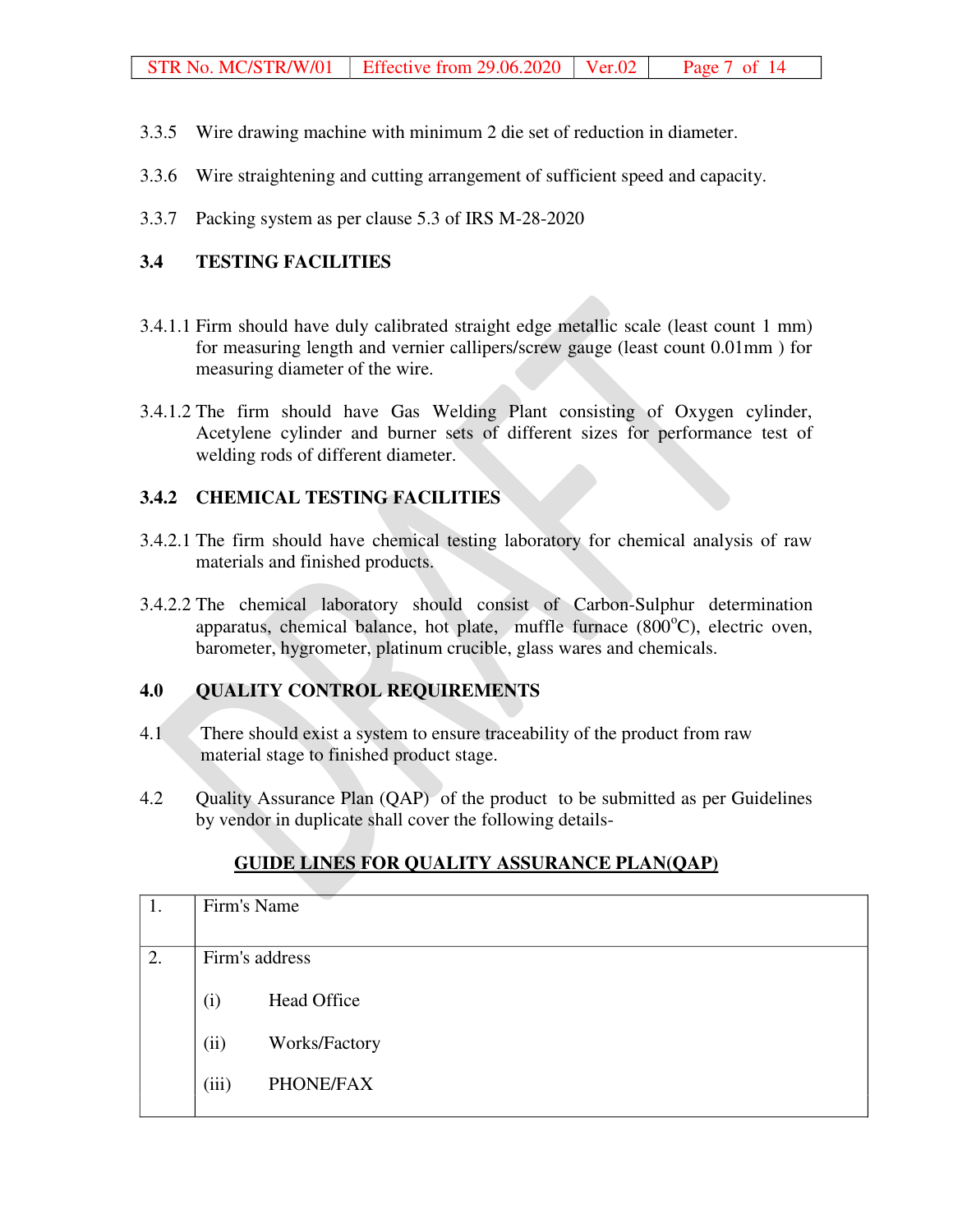| 3.             | Applied FOR TYPE OF CONSUMABLES :                                                                                                                                                      |
|----------------|----------------------------------------------------------------------------------------------------------------------------------------------------------------------------------------|
| $\overline{4}$ | <b>Quality Policy</b>                                                                                                                                                                  |
| 5.             | Valid ISO-9001-2000 Certificate for applied item                                                                                                                                       |
| 6.             | Organisation Chart showing Key personnel (Name, Designation, Qualification,<br>Experience, responsibilities)                                                                           |
| 7.             | Q.A. Organisation Chart (Name, Designation, Qualification, Experience,<br>responsibilities)                                                                                            |
| 8.             | Process Flow Chart /Description of Manufacturing Process<br>It shall have various stages of manufacturing of Finished Product. Brief Description of<br>manufacturing of applied items. |
| 9.             | Format of Inspection Plan of Raw Material, In process, Finished product, packing<br>material                                                                                           |

| Format of Sr.9 |  |
|----------------|--|
|----------------|--|

| S.<br>No. | Item                                                                                                                   | Sample<br>Size | Frequency                                                           | Parameters for<br>Inspection | Specifica-<br>tion | Acceptance Test<br>Criteria/Value                                          | Traceability |  |  |  |
|-----------|------------------------------------------------------------------------------------------------------------------------|----------------|---------------------------------------------------------------------|------------------------------|--------------------|----------------------------------------------------------------------------|--------------|--|--|--|
|           |                                                                                                                        |                |                                                                     |                              |                    |                                                                            |              |  |  |  |
| 10.       |                                                                                                                        |                |                                                                     |                              |                    | Laid Down Procedure regarding identification of accepted/rejected material |              |  |  |  |
| 11.       | Laid down procedure regarding disposal of rejected Material at every stages from raw<br>materials to Finished Product. |                |                                                                     |                              |                    |                                                                            |              |  |  |  |
| 12.       |                                                                                                                        |                | Corrective & Preventive Action after rejection of material.         |                              |                    |                                                                            |              |  |  |  |
| 13.       |                                                                                                                        |                | Storage Plan for raw material & Finished Product                    |                              |                    |                                                                            |              |  |  |  |
| 14.       |                                                                                                                        |                | List of Sub vendor $\&$ items supplied by them                      |                              |                    |                                                                            |              |  |  |  |
| 15.       | Criteria for selection of vendor                                                                                       |                |                                                                     |                              |                    |                                                                            |              |  |  |  |
| 16.       | List of relevant IRS/IS/AWS/RDSO etc. available                                                                        |                |                                                                     |                              |                    |                                                                            |              |  |  |  |
| 17.       | Laid Down Procedure for Handling customer complaint                                                                    |                |                                                                     |                              |                    |                                                                            |              |  |  |  |
| 18.       | Detailed Policy of calibration of equipment/gauges & records.                                                          |                |                                                                     |                              |                    |                                                                            |              |  |  |  |
| 19.       |                                                                                                                        |                | In House Testing facilities available for calibration with the firm |                              |                    |                                                                            |              |  |  |  |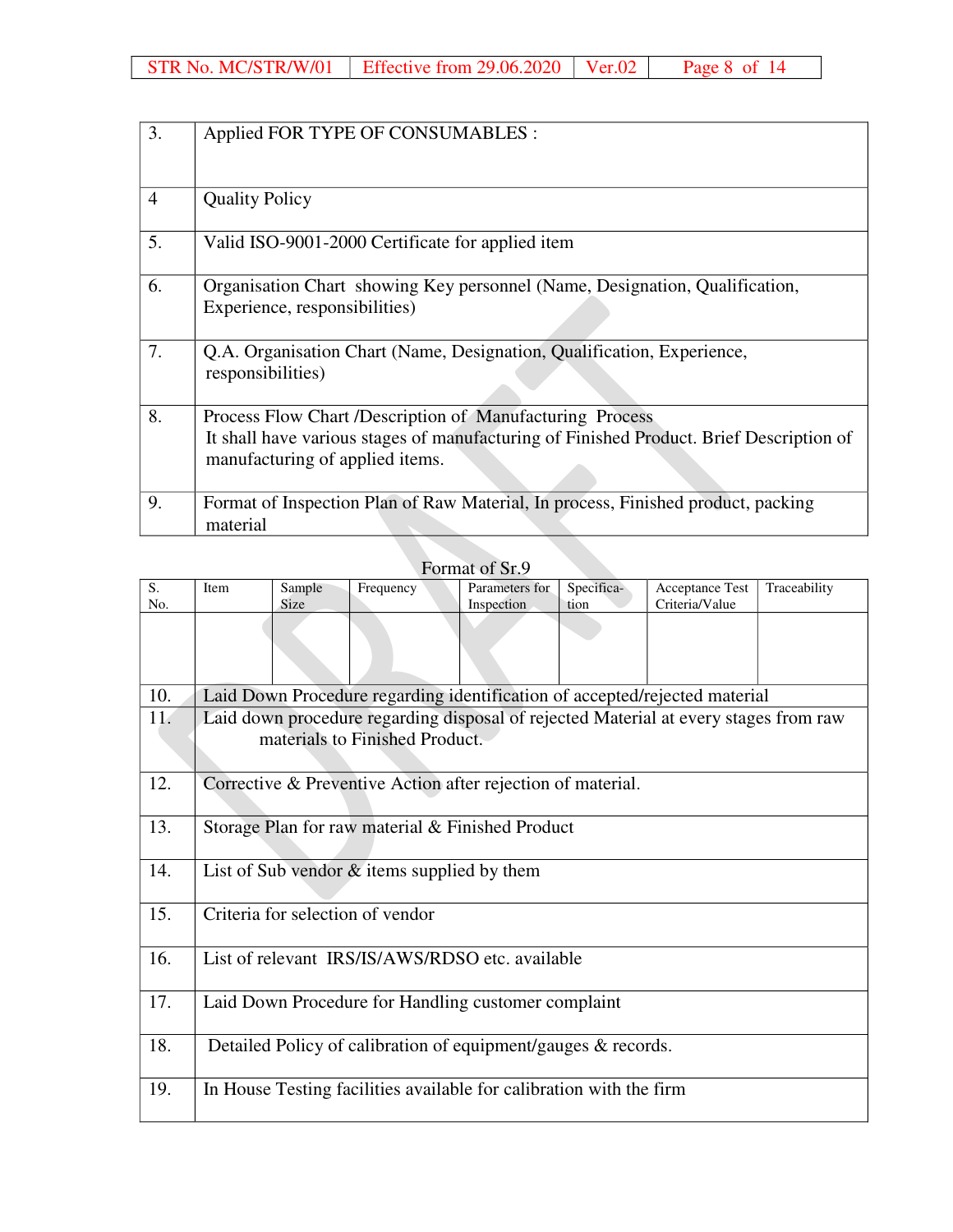| S.  | Name of Master                                                                           |             | Make          | Range  |             | Frequency of |        |                   | Traceability to |         |
|-----|------------------------------------------------------------------------------------------|-------------|---------------|--------|-------------|--------------|--------|-------------------|-----------------|---------|
| No. |                                                                                          |             |               |        | calibration |              |        | National Standard |                 |         |
| 20. | Personnel Trained for In-House Calibration                                               |             |               |        |             |              |        |                   |                 |         |
| S.  | Name                                                                                     |             | Qualification |        |             |              |        | Experience        |                 |         |
| No. |                                                                                          |             |               |        |             |              |        |                   |                 |         |
| 21. | Calibration Plan of the items identified for specified calibration in STR/Specification. |             |               |        |             |              |        |                   |                 |         |
|     |                                                                                          |             |               |        |             |              |        |                   |                 |         |
| S.  | Measuring                                                                                | Ref.Para of |               | Range/ |             | Frequency    |        | In-House/Out      |                 | Name of |
| No. | Equipments                                                                               | STR/Specn.  |               |        | Accuracy    |              | Source |                   |                 | Agency  |
| 22. | Calibration Plan for other measuring equipment                                           |             |               |        |             |              |        |                   |                 |         |
|     |                                                                                          |             |               |        |             |              |        |                   |                 |         |
| S.  | <b>Measuring Equipments</b>                                                              |             |               | Range/ |             | Frequncy     |        | In-House/Out      |                 | Name of |
| No. |                                                                                          |             |               |        | Accuracy    |              |        | Source            |                 | Agency  |
| 23. | <b>Process Capability Calculation</b>                                                    |             |               |        |             |              |        |                   |                 |         |
| 24. | Signature of quality Control Incharge                                                    |             |               |        |             |              |        |                   |                 |         |
|     | on each Page No. of QAP (X of Y)                                                         |             |               |        |             |              |        |                   |                 |         |

- 4.3 i) All the technical personnel responsible for supervision and handling of products and quality control activities should have Degree in Mechanical Engineering / Metallurgical Engineering with a minimum of three (3) years experience and should be working in the firm as regular employees.
	- ii) Artisan staff like machinist, welder and fitter should have ITI qualification in respective trade and time to time they should have been imparted training from recognized institution in the respective trades( Enclose training documents)
	- iii) All employees should be on regular role.
- 4.4 The vendor shall have acquired ISO Certification "ISO: 9001:2015" version in respect of all the products applied for and the same shall be covered in the certification.
- 4.5 There should exist a quality manual of the firm indicating the extent of control over production and testing.
- 4.6 The firm should ensure that proper analysis is being done on monthly basis to study the rejection at various internal stages and it is documented.
- 4.7 The firm should ensure that all the relevant specifications, IS standards are available with the firm.
- 4.8 The firm should ensure that proper record of complaints received from user (Railways) is being maintained and corrective action is taken.
- 4.9 Calibrated quality control measuring equipment / instrument like UTM, Impact testing machine, Vernier Calipers / Screw gauge, Tong tester, Weight boxes etc. shall be used.
- 4.10 Minimum Qty. specified for up-gradation from Pt-II to Pt-I status as per Annex -II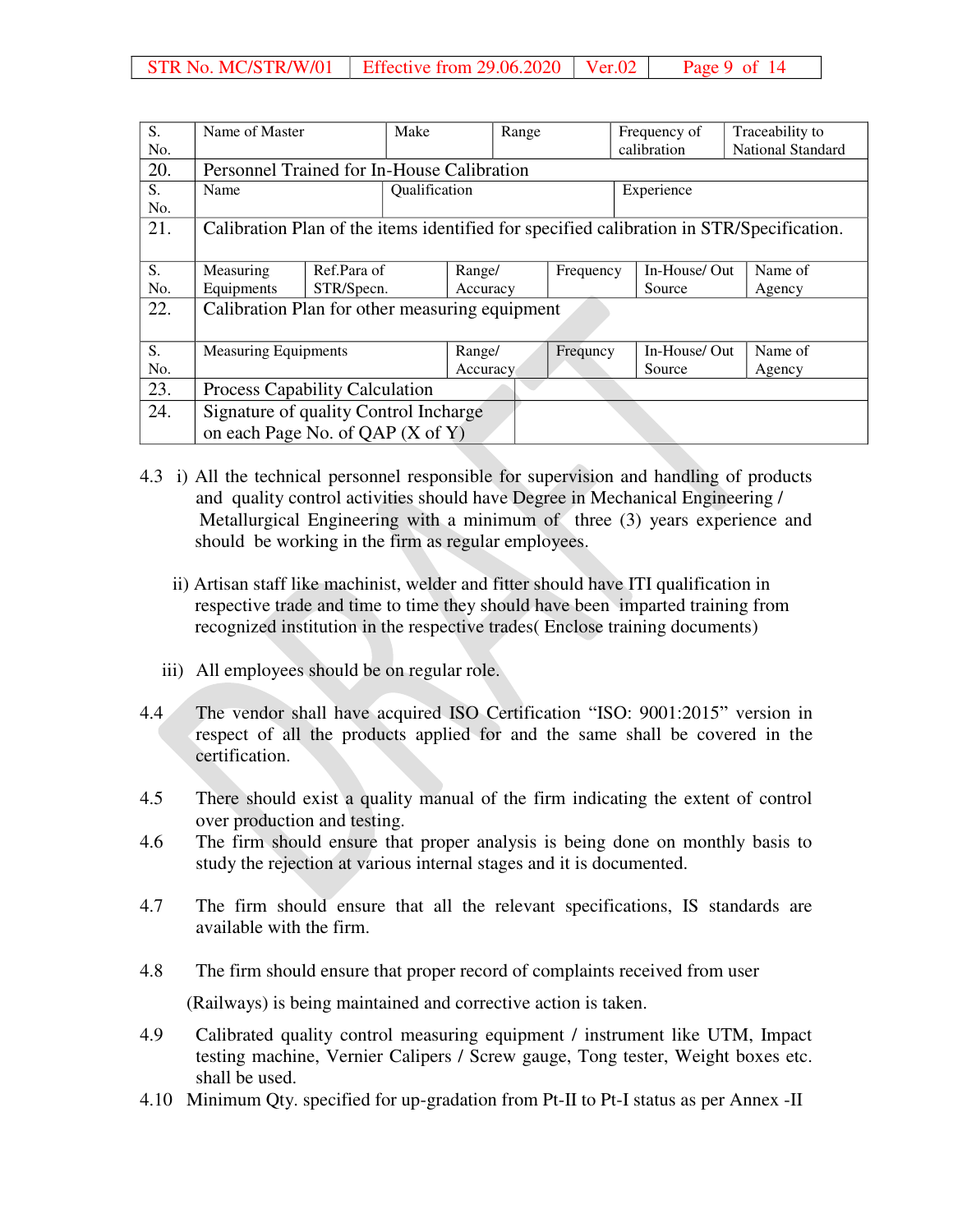#### **Annex-I**

## **ANNEXURE TO STR**

| S.No. | <b>STR</b> para | Requirement of M&P/T&P as per STR |             |                 | Details of the M&P/T&P available with the firm |      |         |       |          |           |
|-------|-----------------|-----------------------------------|-------------|-----------------|------------------------------------------------|------|---------|-------|----------|-----------|
|       | no.             |                                   |             |                 |                                                |      |         |       |          |           |
|       |                 | Name of M&P/T&P                   | Range /     | Name of M&P/T&P | Model                                          | Make | Machine | Year  | Range/   | Proof of  |
|       |                 |                                   | Capacity of |                 |                                                |      | no.     | of    | Capacity | ownership |
|       |                 |                                   | M&P/T&P     |                 |                                                |      |         | Built |          |           |
|       |                 |                                   |             |                 |                                                |      |         |       |          |           |
|       |                 |                                   |             |                 |                                                |      |         |       |          |           |
|       |                 |                                   |             |                 |                                                |      |         |       |          |           |
|       |                 |                                   |             |                 |                                                |      |         |       |          |           |
|       |                 |                                   |             |                 |                                                |      |         |       |          |           |
|       |                 |                                   |             |                 |                                                |      |         |       |          |           |

## *UNDERTAKING OF THE FIRM*

*"I hereby give an undertaking that if at any time after approval is accorded, some machinery is found deficient without intimation to RDSO, and then it will be presumed that machinery was not there since beginning and firm's approval will be withdrawn immediately.''*

**Place:** 

**Date:** Signature **Signature** 

**Name in capitals & Designation**  Stamp of the firm

#### Note :

- 1. Details of M & P should be furnished by vendor in complete as per format given above and also furnish the details of the ownership.
- 2. It should be mandatory to inform the RDSO through FAX (followed by confirmation copy through courier/speed post )as soon as any machinery is removed from the firm's premises (even for repair etc.). RDSO should be informed again, when is brought back and made operational. **Date:** Signature **Signature Signature Signature Signature Signature Signature**

 **Place:** 

**Name in capitals & Designation**  Stamp of the firm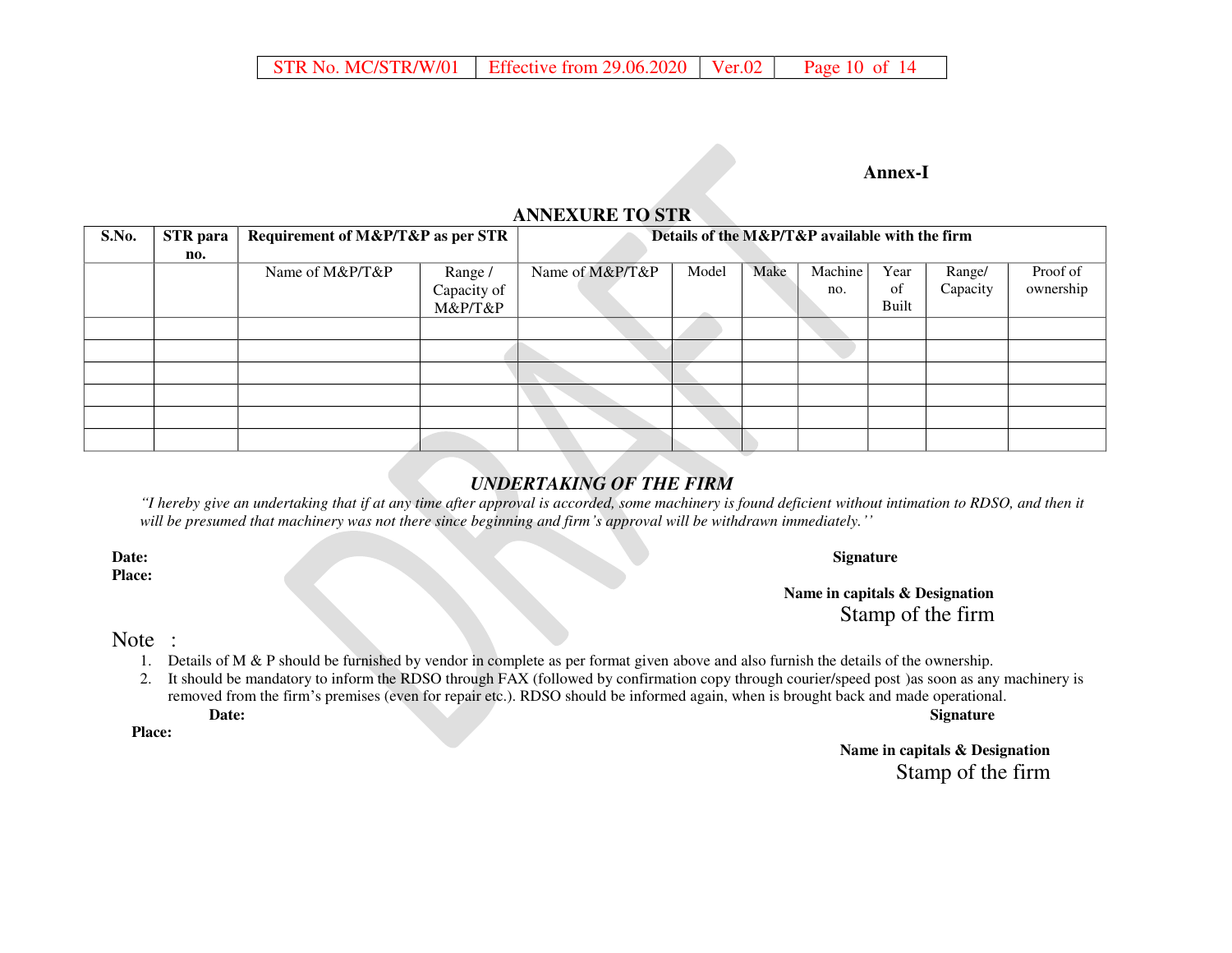**Annex-II**

# **Minimum essential quantity of MMAW electrodes to be supplied to be on part-II list for consideration for up gradation in part-I**

| Sr.            | <b>Group of</b> | <b>Minimum Quantity to be supplied of each</b> |
|----------------|-----------------|------------------------------------------------|
| No.            | electrodes      | class to Zonal Railways, Production units      |
|                |                 | & Wagon Builders only                          |
| 1              | Group-I         | 25,000 Running meters                          |
| $\overline{2}$ | Group-II        | 15,000 Running meters                          |
| 3              | Group-III       | 10,000 Running meters                          |
| $\overline{4}$ | Group-IV        | 5,000 Running meters                           |
| 5              | Group-V         | 10,000 Running meters                          |
| 6              | Group-VI        | 500Kg                                          |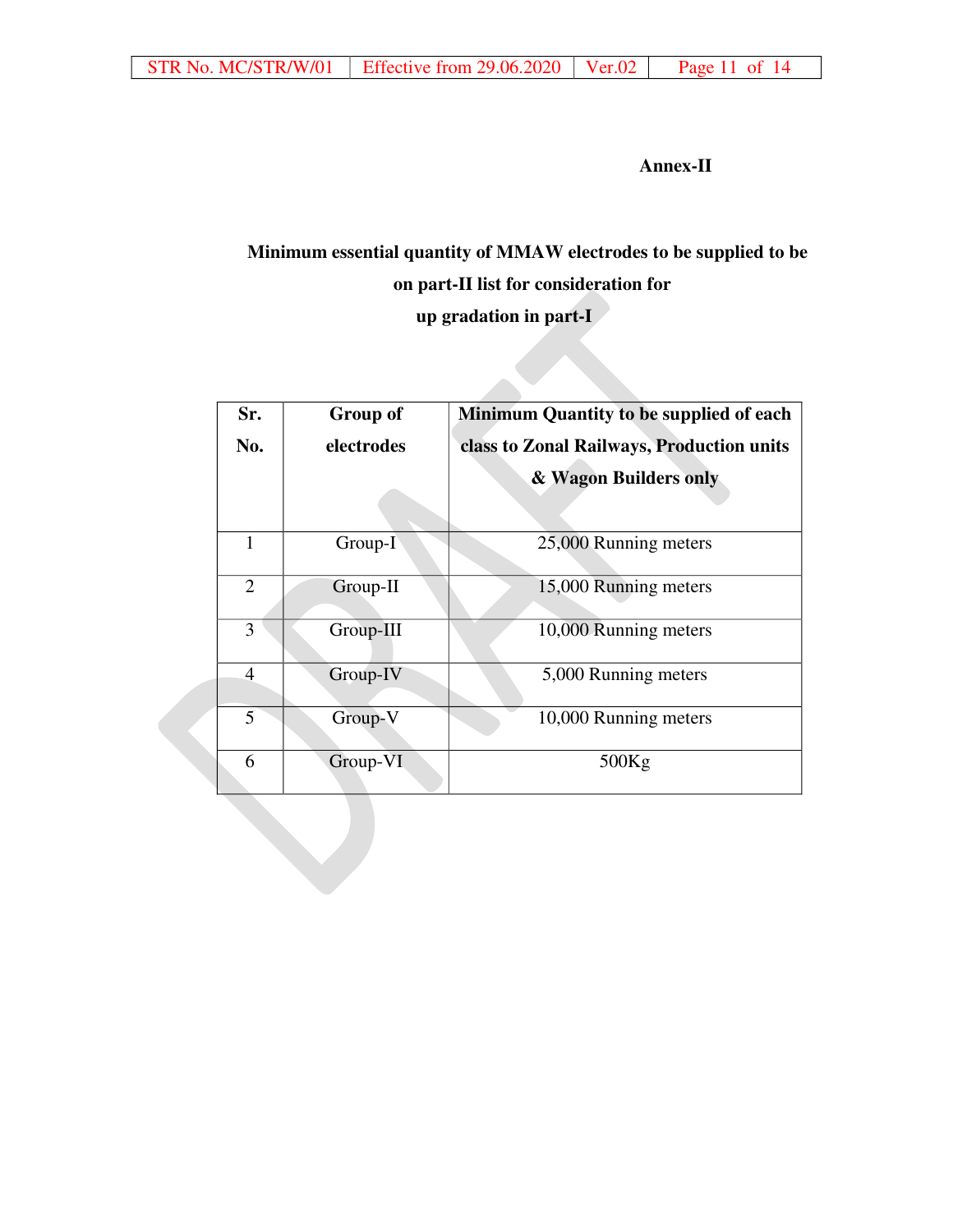#### **Annex-III**

#### GOVERNMENT OF INDIA – MINISTRY OF RAILWAYS RESEARCH DESIGNS & STANDARDS ORGANISATION MANAK NAGAR, Lucknow -226 011

Questionnaire Form in connection with assessment of indigenous MMAW Electrodes & Gas Welding Rods for use on Indian Railways (Please fill up one form for each brand)

1. Name and address of the manufacturer

Head Office :

Works/Factory :

PHONE/FAX :

- 2. Particulars of the brand offered for Assessment (Please enclose technical leaflet) : Name of brand :
	- 2.1 Class as per IRSM-28/02 for which required to be assessed :
	- 2.2 Code No. as per BIS Specn. No. & Year :
	- 2.3 AWS Specification & Code :
	- 2.4 Sizes manufactured, current conditions & coating factor :

| Diameter of<br>Electrode (mm) | Length of Electrode<br>(mm) | Current range (Amp) | Coating factor |
|-------------------------------|-----------------------------|---------------------|----------------|
|                               |                             |                     |                |
|                               |                             |                     |                |
|                               |                             |                     |                |
|                               |                             |                     |                |

- 2.5 Whether core wire is of SS: (For SS electrodes)
- 3. Whether offered for initial assessment or periodic check :
- 4. Whether the offered brand is being checked at periodic intervals for production control. If yes, please indicate test results for minimum two sizes of electrode/G.W. Rods in standard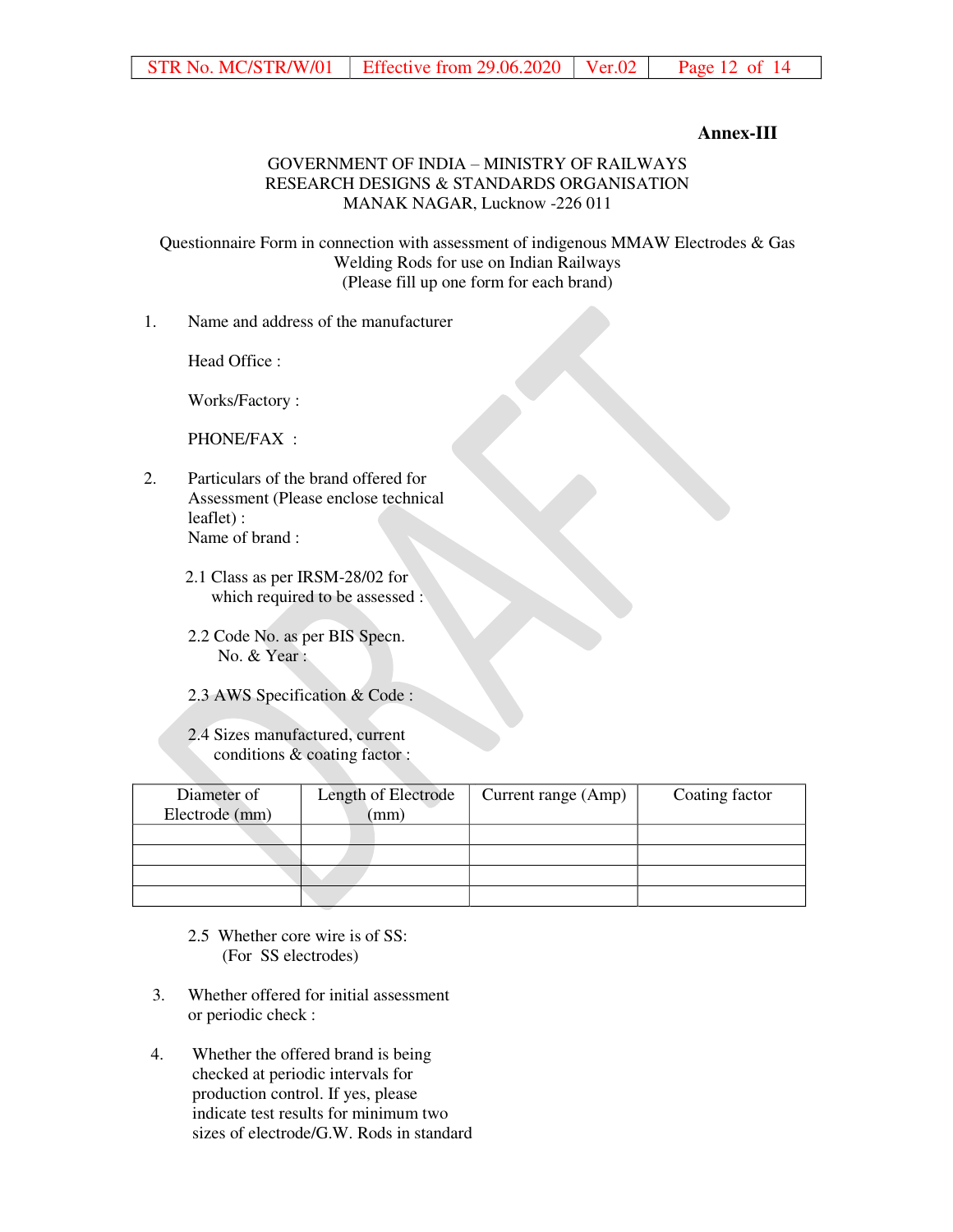#### BTC format enclosed

- 5. Whether the brand has been approved by NTH/BIS/LLOYODS Shipping or other approving Agency, If yes, submit a copy of approval Certificate :
- 6. Whether the brand offered is in regular production? If yes, please indicate average annual production :
- 7. Price per 1000 pieces/Kg : (for information only) Size Rs…..
- 8. Special characteristics/ recommendation for the electrode, if any :

#### Note :

- 1. All the items are to be filled properly. Please write N.A. if not applicable. Form will be rejected without any further reference.
- 2. In case of customer complaint or failure to adhere to delivery schedule causing inconvenience to consignee, appropriate action will be taken against the firm as per extant DOP, RDSO's decision in this regard shall be final.
- 3. All dispute subject to Lucknow jurisdiction.

It is certified that QAP approved by RDSO is being followed and recipe and process have not been changed.

Encl :

1. Tech. Leaflet Signature of competent authority with designation and seal

2. BTC in standard format for atleast Two sizes of Electrode/G.W. Rods ( preferably 4.0 mm & 5.0 mm)